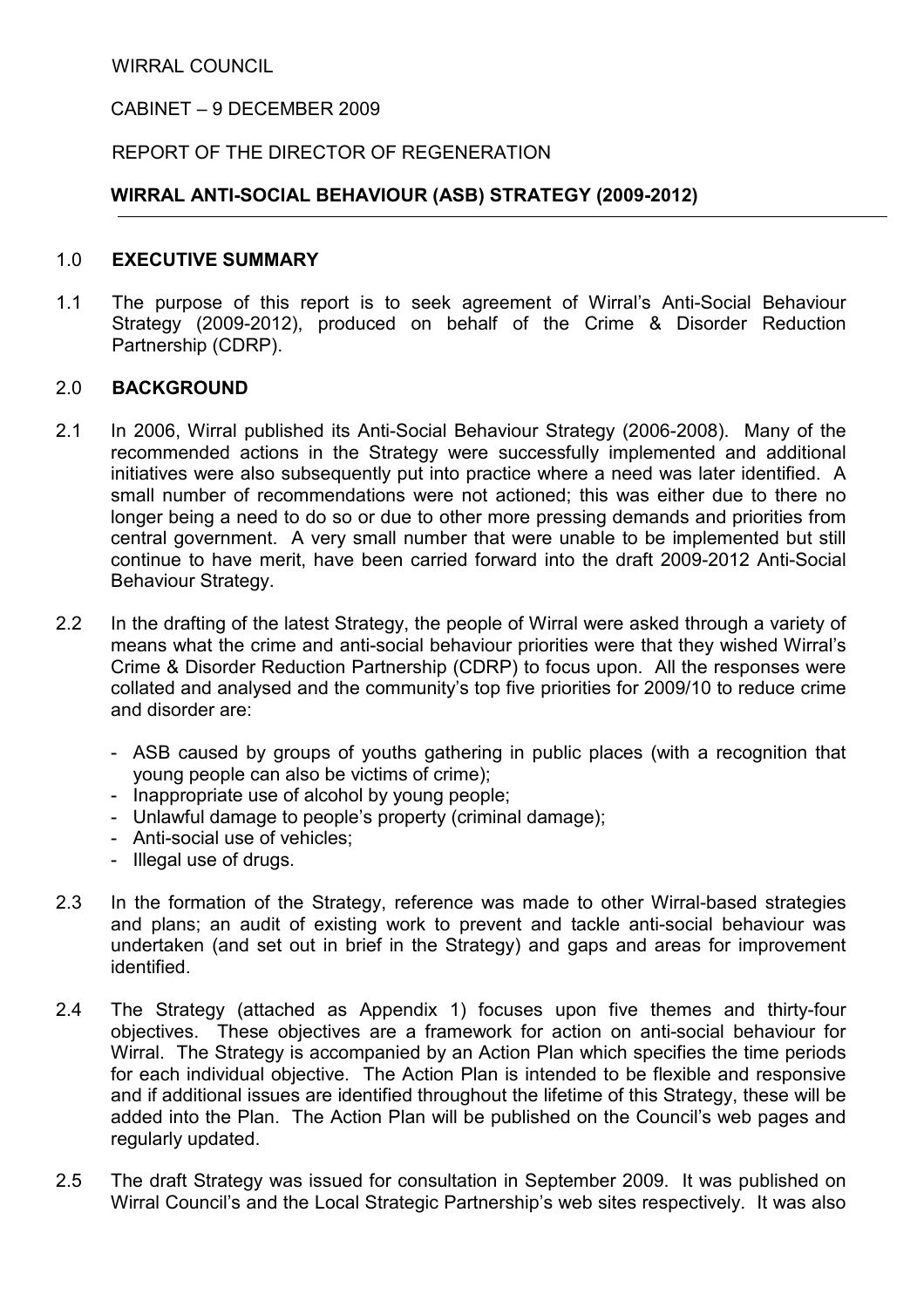widely circulated by email to stakeholders. Responses received were considered in the preparation of the final draft.

2.6 The draft Strategy was approved by Wirral's Crime & Disorder Reduction Partnership on 18 November 2009.

## 3.0 FINANCIAL IMPLICATIONS

3.1 There are no direct financial implications arising from this report, however a proportion of the activity outlined is made possible through time limited funding streams; the majority of which are due to end in March 2011.

## 4.0 STAFFING IMPLICATIONS

4.1 There are no staffing implications arising from this report.

## 5.0 EQUAL OPPORTUNITY IMPLICATIONS

5.1 A draft Equality Impact Assessment (EIA) was completed and circulated for consultation with the draft Strategy. A final version of the EIA will be published separately on the Council's web site shortly.

## 6.0 COMMUNITY SAFETY IMPLICATIONS

6.1 Execution of the Strategy will continue to lead to improvements in the community safety of local neighbourhoods and assist in preventing and reducing anti-social and criminal behaviour.

### 7.0 LOCAL AGENDA 21 IMPLICATIONS

7.1 Improvement in the quality of life for local neighbourhoods.

## 8.0 PLANNING IMPLICATIONS

8.1 There are no planning implications arising from this report.

## 9.0 ANTI-POVERTY IMPLICATIONS

9.1 There are no anti-poverty implications arising from this report.

### 10.0 SOCIAL INCLUSION IMPLICATIONS

10.1 Within the activity outlined, areas suffering the highest levels of anti-social behaviour are targeted for intervention. These are typically areas suffering multiple social issues such as higher levels of deprivation and unemployment and lower levels of educational attainment and income.

## 11.0 LOCAL MEMBER SUPPORT IMPLICATIONS

11.1 There are no specific local Member support implications arising from this report.

## 12.0 BACKGROUND PAPERS

12.1 None.